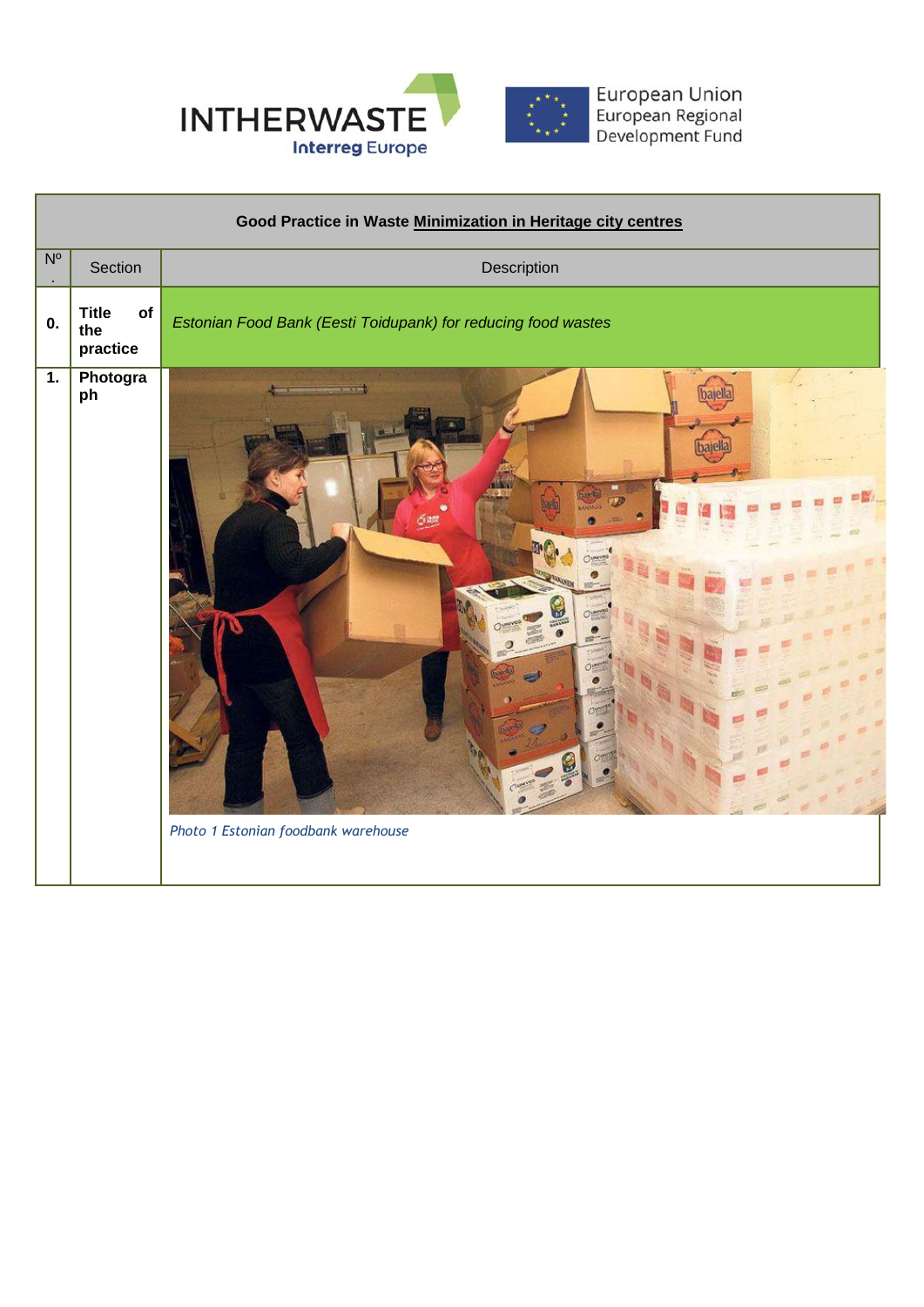



*Photo 3 An example of food what is not suitable for selling and will be donated to Food Bank* **2. Proposer s** Estonian-Netherlands Charity Foundation and Swedbank **3. Contacts** Estonian Food Bank info@toidupank.ee **4. Useful** [www.toidupank.ee](http://www.toidupank.ee/)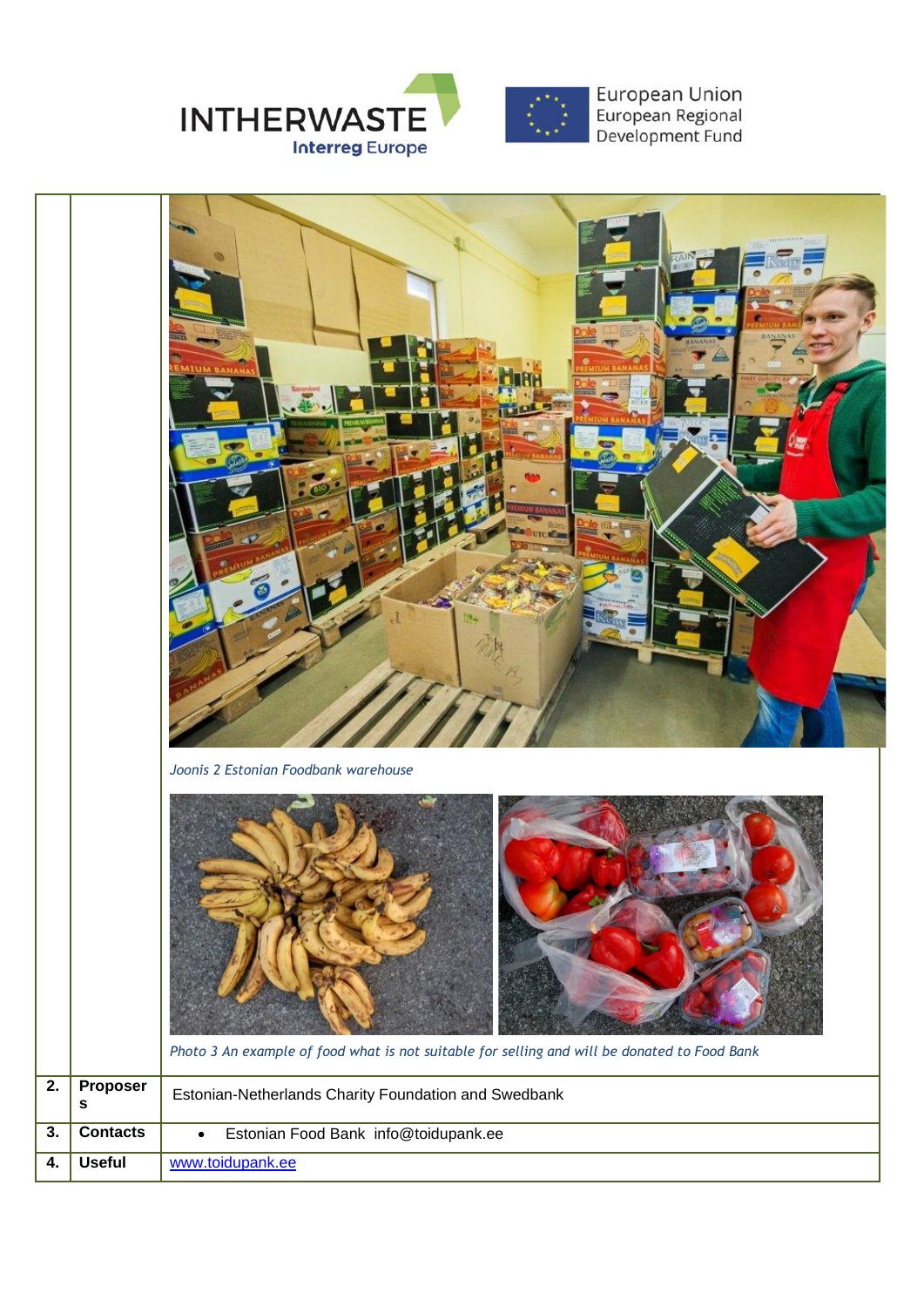

|                                                                                                                                                 | <b>links</b>                                                                                                                                                                                                                                                                                                                                                                                                                                                                    | http://www.eurofoodbank.eu/                                                                                                                                                                                                                                                                                                                                                                                                                                                                                      |
|-------------------------------------------------------------------------------------------------------------------------------------------------|---------------------------------------------------------------------------------------------------------------------------------------------------------------------------------------------------------------------------------------------------------------------------------------------------------------------------------------------------------------------------------------------------------------------------------------------------------------------------------|------------------------------------------------------------------------------------------------------------------------------------------------------------------------------------------------------------------------------------------------------------------------------------------------------------------------------------------------------------------------------------------------------------------------------------------------------------------------------------------------------------------|
| $\overline{5}$ .                                                                                                                                | <b>Start date</b>                                                                                                                                                                                                                                                                                                                                                                                                                                                               | 11.03.2010                                                                                                                                                                                                                                                                                                                                                                                                                                                                                                       |
| $\overline{6}$ .                                                                                                                                | <b>Activities'</b><br>state of<br>the art                                                                                                                                                                                                                                                                                                                                                                                                                                       | Ongoing                                                                                                                                                                                                                                                                                                                                                                                                                                                                                                          |
| $\overline{7}$ .                                                                                                                                | Location                                                                                                                                                                                                                                                                                                                                                                                                                                                                        | Republic of Estonia                                                                                                                                                                                                                                                                                                                                                                                                                                                                                              |
| 8.                                                                                                                                              | Inhabitan<br>ts in the<br>area                                                                                                                                                                                                                                                                                                                                                                                                                                                  | 1 318 700                                                                                                                                                                                                                                                                                                                                                                                                                                                                                                        |
| $\overline{9}$ .                                                                                                                                | Description of the practice                                                                                                                                                                                                                                                                                                                                                                                                                                                     |                                                                                                                                                                                                                                                                                                                                                                                                                                                                                                                  |
|                                                                                                                                                 | Origin:                                                                                                                                                                                                                                                                                                                                                                                                                                                                         |                                                                                                                                                                                                                                                                                                                                                                                                                                                                                                                  |
|                                                                                                                                                 |                                                                                                                                                                                                                                                                                                                                                                                                                                                                                 | In Estonia, about 24% of food waste is produced in commercial and catering companies and in the food industry.                                                                                                                                                                                                                                                                                                                                                                                                   |
|                                                                                                                                                 | Estonian Food Bank collects food that soon exceed the "Best before" date from food trading and -manufacturing<br>companies, divides it with the help of volunteers to food parcels and distributes it to the most deprived people and<br>families on the basis of lists received from local social departments. Also they distribute collected food to soup<br>kitchens, social houses, shelters and social projects (in total more than 30 NGOs and charitable organisations). |                                                                                                                                                                                                                                                                                                                                                                                                                                                                                                                  |
| banks. Each of them is established in a different charitable organization.                                                                      |                                                                                                                                                                                                                                                                                                                                                                                                                                                                                 | Estonian Foodbank is collective name for the network of food banks operating in Estonia, which includes 14 food                                                                                                                                                                                                                                                                                                                                                                                                  |
| The Estonian Foodbank is a full member of the European Food Bank Federation.                                                                    |                                                                                                                                                                                                                                                                                                                                                                                                                                                                                 |                                                                                                                                                                                                                                                                                                                                                                                                                                                                                                                  |
| Development and Timescale:                                                                                                                      |                                                                                                                                                                                                                                                                                                                                                                                                                                                                                 |                                                                                                                                                                                                                                                                                                                                                                                                                                                                                                                  |
| financial support for initial expenses and investments to establish the Food Bank organisation in Estonia.                                      |                                                                                                                                                                                                                                                                                                                                                                                                                                                                                 | The Food Bank in Tallinn, is the first one in Estonia and it follows examples in other European countries. It is<br>established on 11 March 2010 by the Estonian-Netherlands Charity Foundation and Swedbank. They provide                                                                                                                                                                                                                                                                                       |
| Actors involved:                                                                                                                                |                                                                                                                                                                                                                                                                                                                                                                                                                                                                                 |                                                                                                                                                                                                                                                                                                                                                                                                                                                                                                                  |
| Local food stores, food manufacturers and farmers<br>Local City districts, City or country social departments<br>Volunteers<br>Legal framework: |                                                                                                                                                                                                                                                                                                                                                                                                                                                                                 |                                                                                                                                                                                                                                                                                                                                                                                                                                                                                                                  |
|                                                                                                                                                 |                                                                                                                                                                                                                                                                                                                                                                                                                                                                                 |                                                                                                                                                                                                                                                                                                                                                                                                                                                                                                                  |
|                                                                                                                                                 |                                                                                                                                                                                                                                                                                                                                                                                                                                                                                 | There are no legal framework for Food Bank activity. In its activities Food Bank follows the ethical principles of the<br>activities of non-governmental organizations.<br>All food trading companies, including food retailes, must comply with the Waste Act, Food Act and their sub-acts. In<br>Tallinn according to Tallinn Municipal Waste Act it is mandatory to collect food waste separately from ohter wastes.<br>Food Donation is primarly affected by tax laws (Income Tax Act, Value added Tax Act). |
|                                                                                                                                                 |                                                                                                                                                                                                                                                                                                                                                                                                                                                                                 | Financial framework: (activities' cost, activities' revenues (if any), model/s of financing used)                                                                                                                                                                                                                                                                                                                                                                                                                |
|                                                                                                                                                 |                                                                                                                                                                                                                                                                                                                                                                                                                                                                                 | The Food Bank does not receive any subsidies. It receives financial donations from foundations, companies and<br>private people. These form the income from which the running costs of the warehouse and office are paid.                                                                                                                                                                                                                                                                                        |
|                                                                                                                                                 |                                                                                                                                                                                                                                                                                                                                                                                                                                                                                 | City of Tallinn and the Food Bank has signed Good Attention Agreement, according to witch the city supports the<br>Food Bank by giving them in use a warehouse in Lasnamäe District to hold the gathered food and if possible<br>Tallinn also supports the activity with money.                                                                                                                                                                                                                                  |
| 10                                                                                                                                              | <b>Results</b>                                                                                                                                                                                                                                                                                                                                                                                                                                                                  |                                                                                                                                                                                                                                                                                                                                                                                                                                                                                                                  |